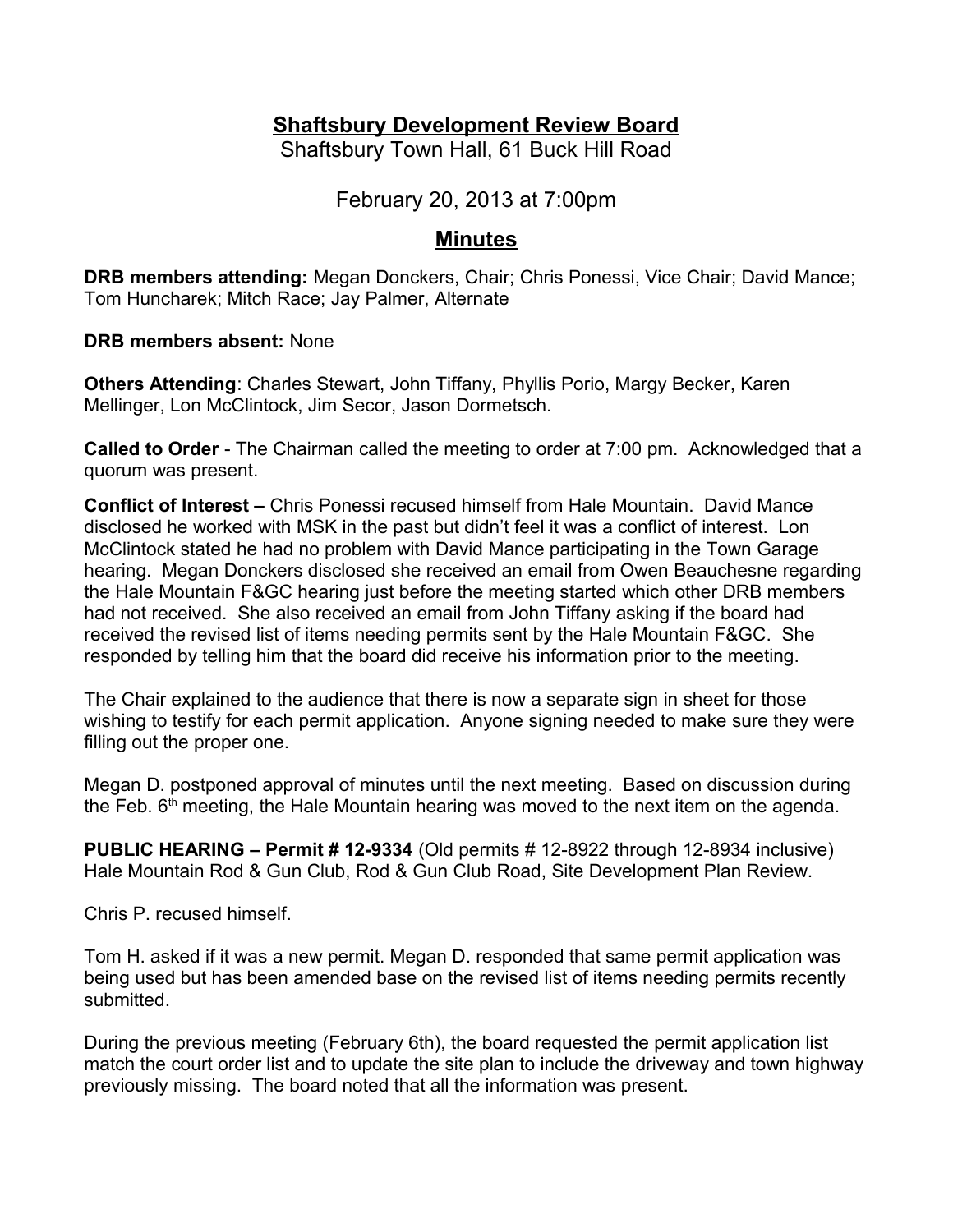Megan D. asked if there was any more public comment or discussion. John Tiffany was asked if he had anything else to include. He didn't.

David Mance moved to close the hearing and take it to deliberative session. Tom H. seconded. There was no discussion. The vote was unanimous. Chris P. didn't vote because of his recusal.

**PUBLIC HEARING Permit #13-9352** Town of Shaftsbury, Town Garage and infrastructure, to be located off North Road just east of existing landfill.

MSK presented the site plan for the project. The existing driveway will be widened and new drainage put in meeting VTAOT requirements for commercial and industrial use. The garage is 8700 sq. ft. The salt shed is 2400 sq. feet. The driveway and parking areas will be gravel.

A paved apron at the salt storage shed will have a negative slope (towards the shed) to minimize site contamination caused by salt run off.

Water and sewage disposal will be handled by a new well and on-site septic system. Oil collected from the trench drains in the garage storage bays will be separated before the water is introduced into the storm water drainage system.

The garage building has three different roof heights. Tom asked how the building heights were determined. MSK stated the height from grade to the ridge of the highest roof is 33'. The corresponding height of the salt storage shed is 29.5'. David Mance asked what was meant by median height. MSK responded this was the height from the median height of the roof to finished grade around the building. David asked for clarification because the mid-point was shown as 26.5' and 29.5' on the salt storage.

David Mance asked what the height of the garage was. MSK responded it was 33 feet with a grade difference of 20 feet around the building.

Maintaining tree growth along Airport Road won't be affected.

A Propane heating system will be used in the garage. This presents no air pollution issues. LED security lighting will be used. There will be a security gate to separate the garage from town dump.

David Mance asked what was the maximum grade of the road going to the town garage. MSK stated it was less than 10%. David questioned whether it should be less than 8%? MSK stated it is about 10%.

Chris P. expressed permitting concerns he had about the well. MSK stated this was discussed in 2010 with Dave Swift and all tests came back with acceptable results and no limit on potable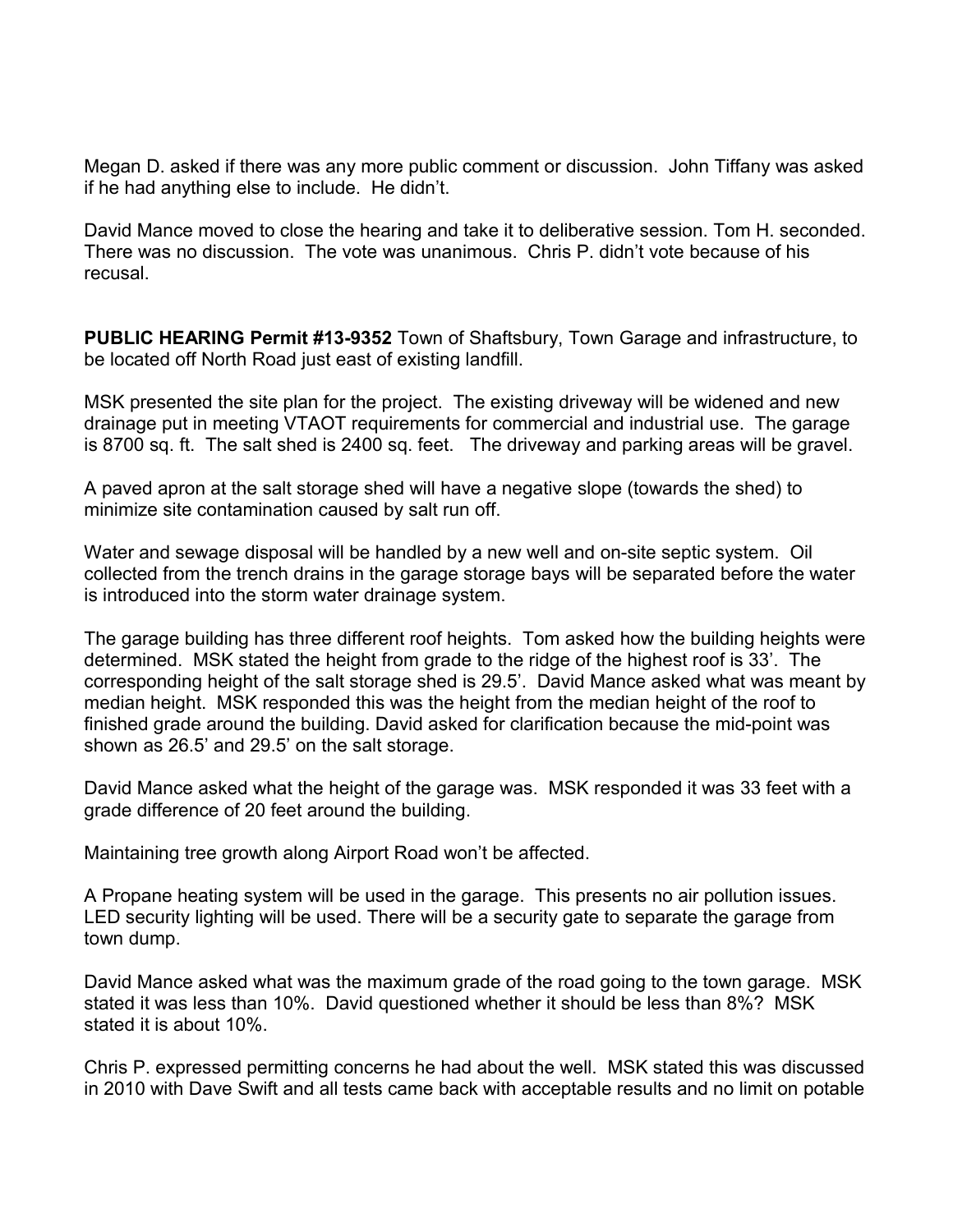water use. If needed, a bubbler could be installed to improve the water quality to potable standards.

Chris Ponessi asked about slope of the bank behind the salt shed. MSK stated it was 3 to 1. West of the salt shed contour lines appear steeper, 1.5 to 1. Turf reinforcement of the bank is 1 to 1. David M. asked about slope ratios. MSK stated modified sloped areas will be confined within the property lines. David M. asked if trees will be replanted. MSK stated no landscaping plans have been developed.

### **Drainage discussion:**

David M. asked what provisions for storm drainage had been made. MSK said they plan to use an infiltration basin but details of the design will not be determined until after the bond vote. Chris P. questioned whether room existed for pre-treatment of storm drainage and felt 100% pre-treatment was needed. Jay D. was unsure if this would be required.

There was discussion around various other permits needed.

The road is banked to drain into the hillside collecting through a turf-reinforced swale of 10%. There will be a culvert under the salt shed.

David M. asked about storm drainage at the salt shed. MSK responded the salt shed is open on three sides with internal walls to segregate materials. This will allow the town to receive bulk sand deliveries. (Currently, this isn't possible.) David M. presented the scenario of frozen ground and heavy rain and asked about a detention basin. MSK stated ground infiltration is expected to accommodate the vast majority of storm drainage.

Chris P. had concerns about water backing up into the salt shed. MSK stated the concrete retaining wall around the shed is 10ft tall and will divert drainage to the parking lot before it drains to the salt shed.

The Wetland area and culvert under the road need to be added to the site plan. The stream also needs to be shown on the site plan. Chris P. mentioned concerns about clearing the property and whether a buffer would be maintained between the Town parcel and the Weaver property.

### **End of Drainage discussion**

David M. asked about the number of employees. Lon M. responded, six on road crew and one on the water department. MSK designed the septic system based on a total of 10 employees with some additional capacity for larger staffs in the future.

The site plan currently provides 10 parking spaces which include 6 for the highway department, the remainder being allocated for visitors and handicapped persons.

Chris P. mentioned the design isn't finished and can change. MSK has finished the basic site and building design but final documents for bidding are not complete. The final storm drainage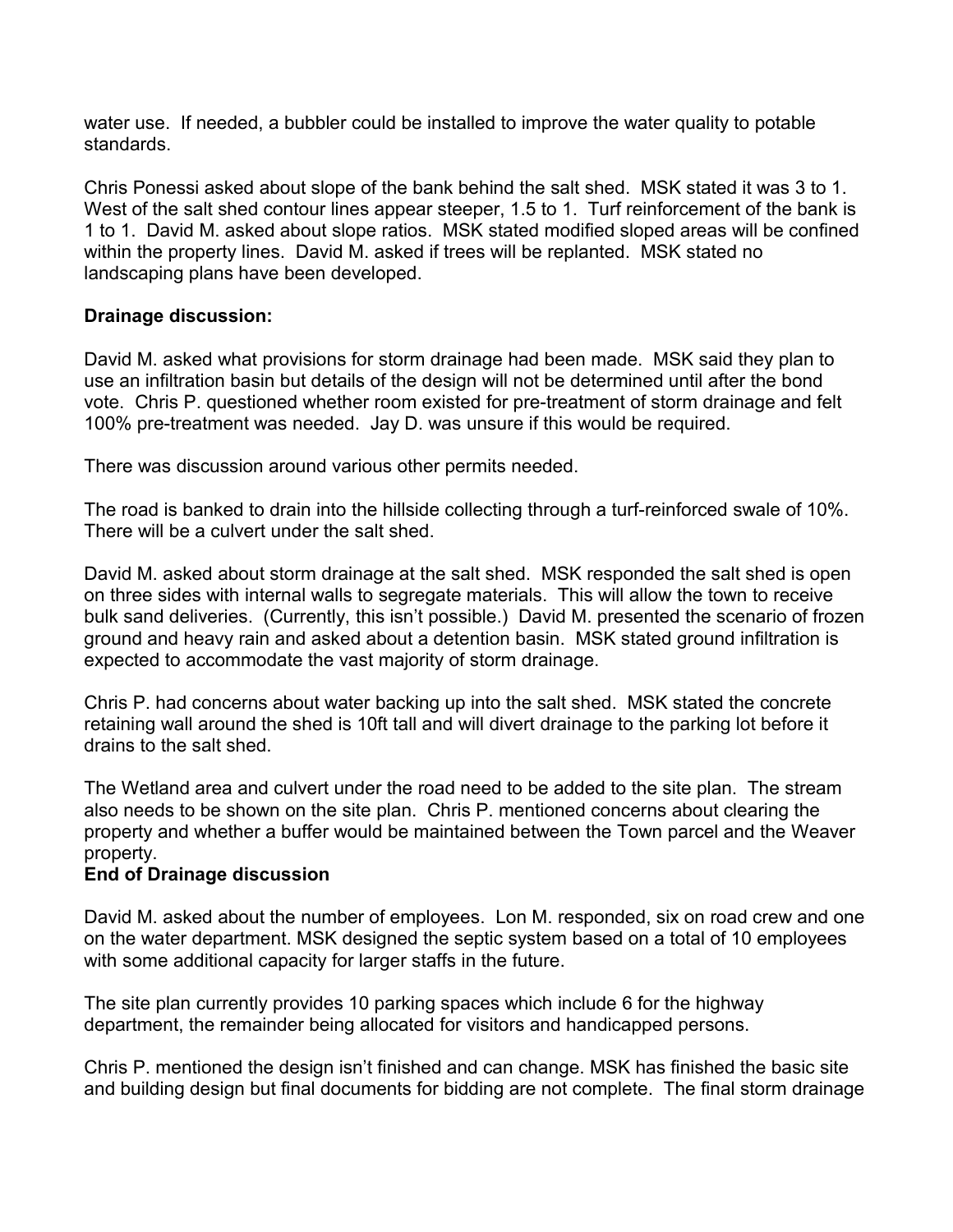and waste water design are the components most likely to have significant changes and will be reviewed by the town prior to going out to bid.

David M. questioned the need for heated storage space in the garage. MSK noted the building will be heated in zones allowing for flexibility.

MSK reviewed internal drains/trench drains/oil interceptors. Washing of trucks will be done outside as they need to be clean before entering the garage. Tom H. asked what provisions for capturing oil had been provided. MSK stated an oil interceptor will be connected to the inside drains and direct this material in a 30 gallon container which will periodically be emptied. Flow from the trench drains is expected to be small and this liquid will be treated by an underground system before being released. MSK explained this is a self-contained system that has the oil treatment as part of the interceptor. If levels are above 50% a high level alarm will go off. The system has a fail-safe feature.

David M. asked if drainage provisions had been provided at the maintenance bay. MSK responded this was different from the other bays and no floor drain had been planned.

Lon M. asked MSK to explain what provisions for storage had been made. MSK pointed out the mezzanine would be used for this purpose. Lon M. talked about the state archive standards, which it was agreed this storage area would meet.

Chris P. asked about lighting. MSK said one or two poles will be provided. The access gate will be illuminated. Concern was raised that the fuel dispensing area have proper light and security cameras as there has been theft in this area in the past.

Chris P. asked about trash enclosures and dumpsters. MSK responded none are planned. Trash will be taken to the transfer station.

Chris P. asked about a double sector permit. MSK stated this will not be needed as the town is exempt as a municipality. No operational permit needed for smaller municipalities.

Dave M. asked about reviewing both Site Plan and Conditional Use requirements. Megan D. asked to go through both.

#### Conditional Use Review

MSK will comply with noise restrictions.

David M. stated all storm water drainage proposed is draining into the site. MSK agreed.

Landscaping – MSK stated nothing but grass has been planned at this time. The Airport Road woodland buffer will be preserved.

Exterior building materials were discussed: Asphalt shingle roof on main building, horizontal siding and concrete floors. Big barn look. Chris P. asked about an AFT permit. MSK said the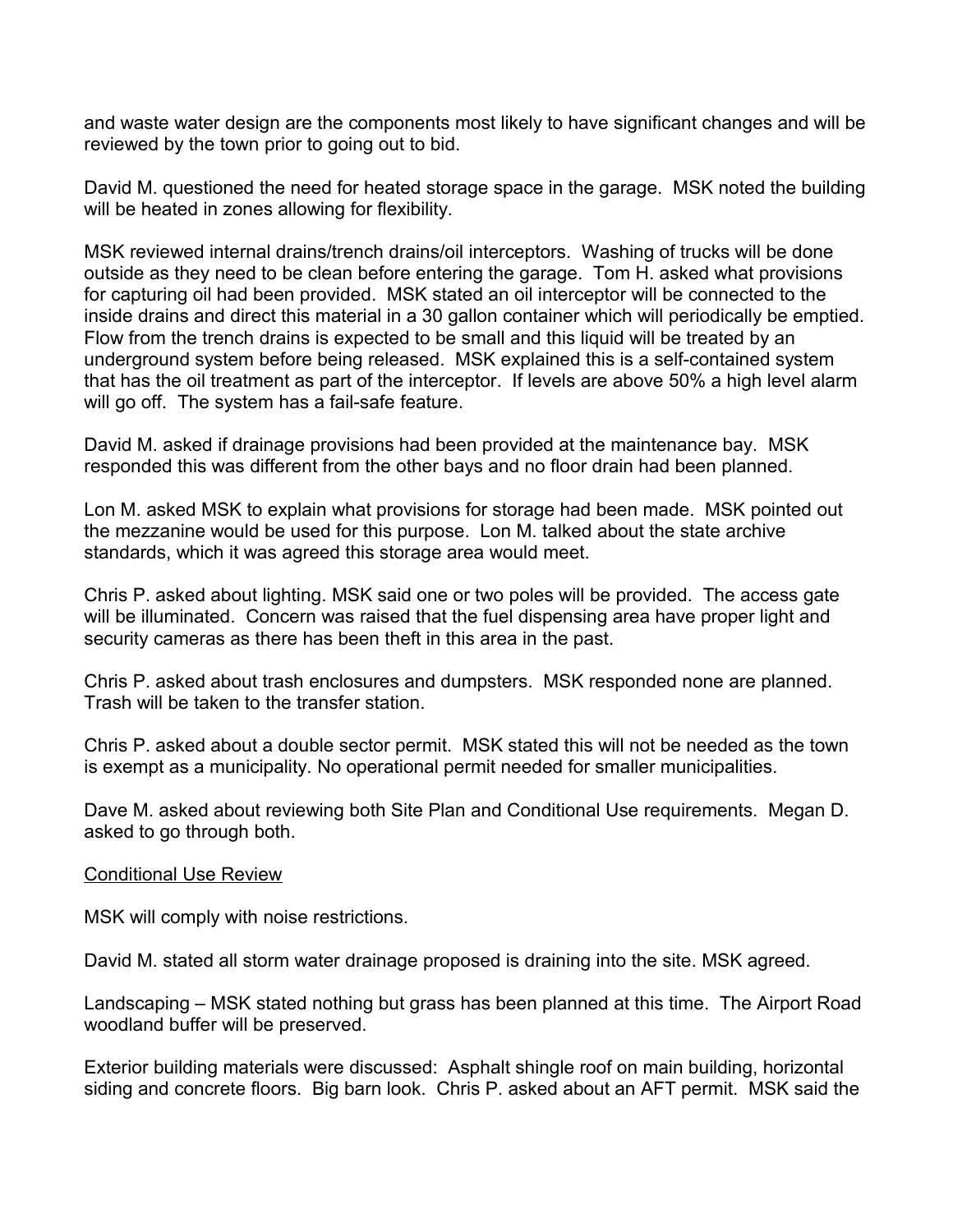project was exempt from this requirement.

No explosion hazard except diesel fuel. An above ground (diesel) tank will be used and be protected by a roofed structure. (This roofed structure was not shown on the site plan.) David M. asked about propane. MSK said the tank would be underground and have a capacity of less than or equal to 1000 gallons.

Water resources – A drilled well will provide water for one bathroom and four slop sinks. Chris P. asked whether a letter from the fire department confirming "ability to serve" had been obtained, noting this was a requirement of the review. MSK replied this had not yet been done. Lon M. requested a similar letter from Bennington Rescue. Sanitary and solid waste will be disposed through a 200 gallon in ground system. The State permit for the waste water system is expected shortly.

David M. asked if the site had been cleared. MSK responded it had not. Dave asked what plans had been made to dispose of stumps and other debris. MSK said these would be dumped at Dailey's facility. Trees go to whoever gets the job. David M. asked if taking stumps off site required a permit. MSK said these were going to an approved dump-site. David M. asked if Daily's was an approved dump-site. MSK will verify this.

MSK stated any hazardous material will be trucked off site and mentioned that the oil/water disposal system will be permitted through ANR.

Chris P. asked about fuel tanks and storage of other liquids. MSK stated they have to apply for an NFPA13 building permit; can't exceed flammable materials limits. MSK is unaware of what the town currently uses. Chris P. concerned about drainage in maintenance bay. MSK confirmed there is none. David M. asked about anything hazardous being stored inside. MSK said this is not an issue until allowed limits are reached and when this occurs material will be recycled or disposed off-site as permitted.

Storm drainage - MSK to follow up permit with ANR.

Visual Impacts - Power is coming from existing pole at water garage. Two new poles will be added which will blend into the existing tree line. From the last pole to the buildings utilities will be buried.

Energy Conservation - Energy efficient lights will be used and will comply with the New Vermont Energy commercial code. LED's, T5's, and T8's will be used. MSK stated this will be a step above the commercial code.

David M. asked about generator use. MSK – town currently owns two and one will be used.

MSK will get a sign off from fire department, police and rescue squad. An intrusion alarm on the main building and lights on motion sensors will be provided. The alarm will be monitored off-site.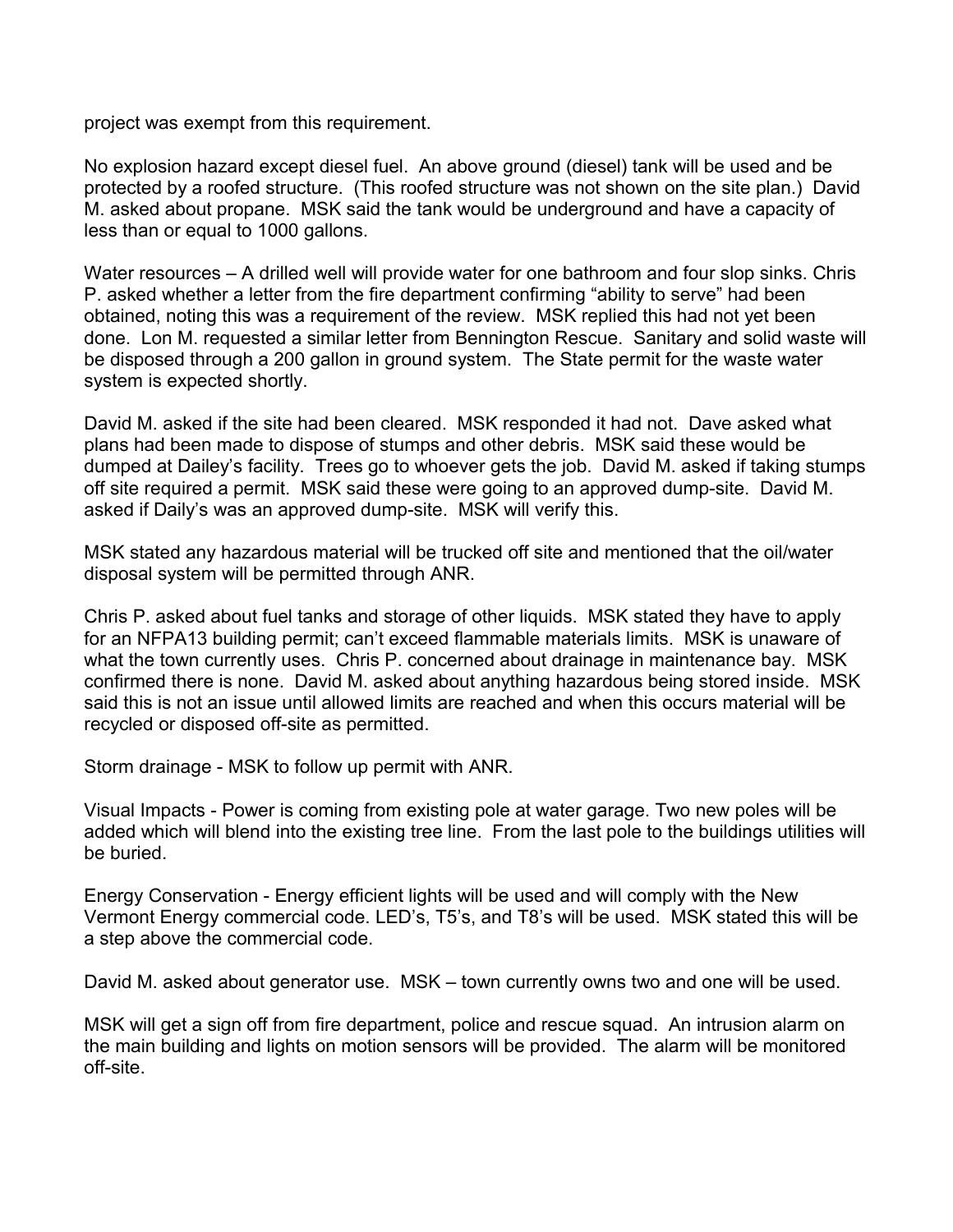Chris P. asked about the public taking salt. Karen M. – a small amount will remain for sidewalks as well as the sidewalk plow.

Education and other municipal services – No impact expected.

Traffic - David M. asked about North Road truck traffic and whether or not the town will follow protocol and use Airport Road, minimizing turns onto RT 7A from North Road. MSK stated trucks will use Airport road. Lon M. wasn't sure of the driver routes and couldn't speak to the point. The DRB requested deliveries of salt and sand be made using Airport Road, and that dust be monitored and controlled.

Lon asked to mention the improvement of entrance to North Road. MSK noted this will be widened to 47ft and comply with VTRANS standards. When cars are lined up for the dump, trucks will still be able to go by.

Chris P. asked if a new gate for the transfer station is part of the project? MSK – no. MSK stated the Town Garage entrance will have an automatic gate.

David M. asked about total trips per day? MSK expects 6-12 round trips during summer months and 12-24 during the winter. Megan D. asked if all the trucks left at once or staggered. Lon M. said all leave at once. Their returns are staggered. Winter return trips will be staggered based on the length of plowing routes. No conflicts with transfer station traffic on Tuesdays, Thursdays and Saturdays are expected.

Chris P. asked about signage at the entrance to directing people to transfer station. MSK should schedule appt. with Terry to review. Lon M. suggested an intercom. MSK added there may be a card swipe or key pad used. MSK will look at upgrading signage and directional signs at the transfer station. Sign permits will be needed.

#### Site Development Plan Review

The application and site plan need to be completed.

Chris P. asked distances be darkened to be more easily read.

David M. requested many details be added. A copy of the tax map was not submitted. Site map was sent in but the DRB didn't have it.

David M. asked about the buildings and widened entry being roughly staked? MSK – no. David M. requested this be done to Legacy's drive way on the North Road. The trailers can be waved but the driveways and culvert need to be included.

A list of abutting property owners was provided.

Chris P. requested new signage at entrance. Landscaping/Green Space – none proposed.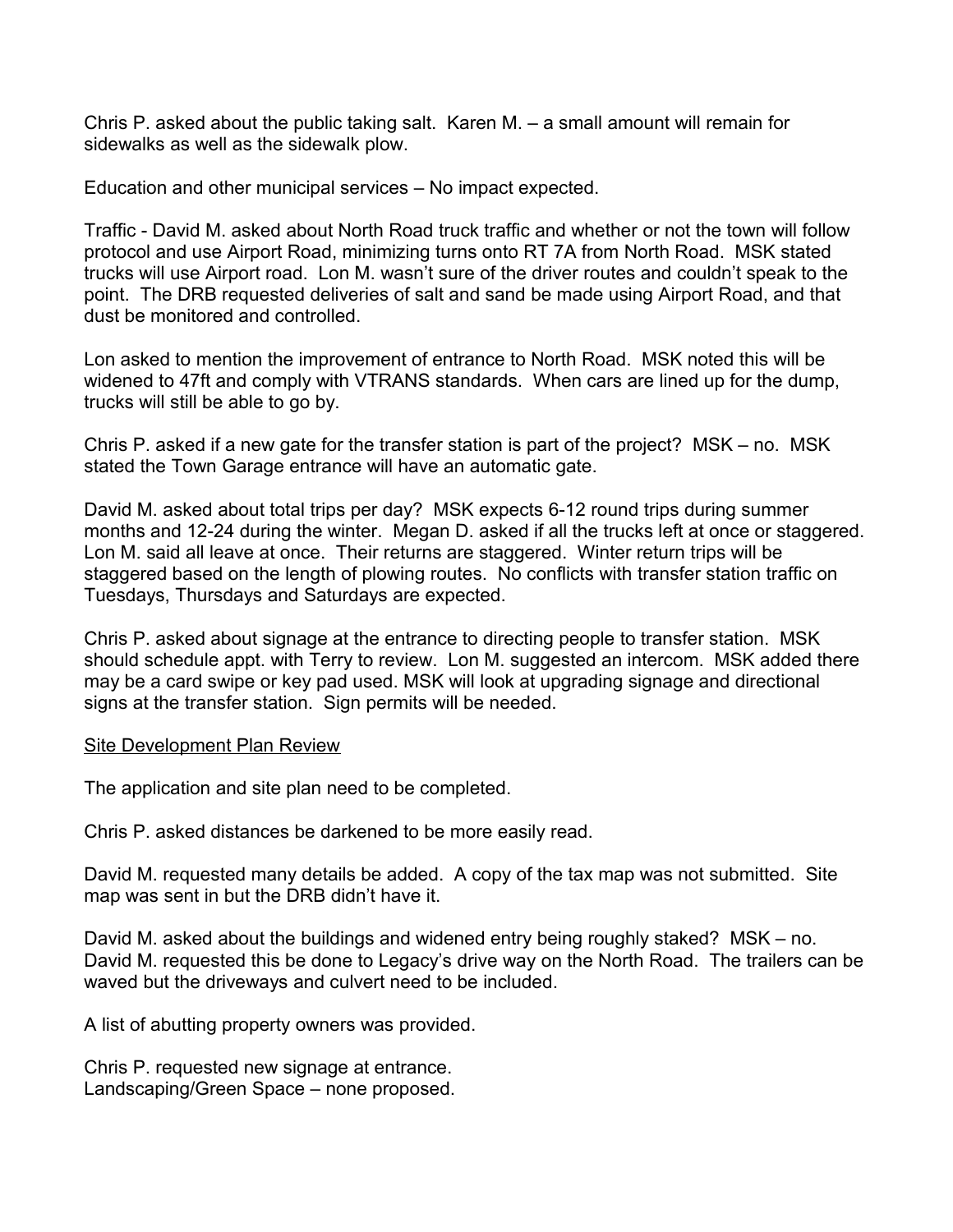#### Easements/Encumbrances – none.

Chris P. wants to review cut sheets on poles after design phase.

State Permits – To be obtained after design/permitting process is complete. Have no permits at this time.

Need letters from Town services – fire, police, emergency, school.

Ended the site plan review. The board had no additional comments.

#### Public Comments

Phyllis Porio commented on conditions placed on past developments have precluded trucks from using North Road unless servicing residents on that road. She noted the bridge at the bottom of North Road is very narrow and would not allow two trucks to pass simultaneously. She also noted in the past the DRB had requested a letter from the school stating proposed development would not pose a safety hazard to school buses.

Landscaping – It was suggested to add landscaping to reduce headlight glare and minimize noise on North Road. Lon asked the DRB to tailor its conditions regarding safety and landscaping to what is appropriate for highway commercial use.

Chris P. agrees to conditions that circulation doesn't add heavy traffic to North Road. He also noted State permits are needed prior to DRB approval.

Lon M. spoke to the role of the DRB in reviewing Town projects. He will have town counsel comment. He noted the role of the DRB is not to "approve or reject." Dave M. stated his understanding was the DRB was to review Town applications as it would any other. Lon M. thought the role of the DRB was to comment but can't grant or deny the permit.

Lon M. asked Phyllis P. if she was an abutting neighbor. She isn't but wanted to share her previous observations with the board. David P. explained interested party status but added the Open Meeting law also allows comment from the public.

David M. asked that the definition of mean vs. median height be clarified by MSK. What are the ceiling heights?

Chris P. moved to recess the hearing as more information is needed. He suggested preliminary site plan approval, with final approval pending receipt of additional information requested. There was no second to this motion.

MSK questioned why review was being done before state approvals were obtained.